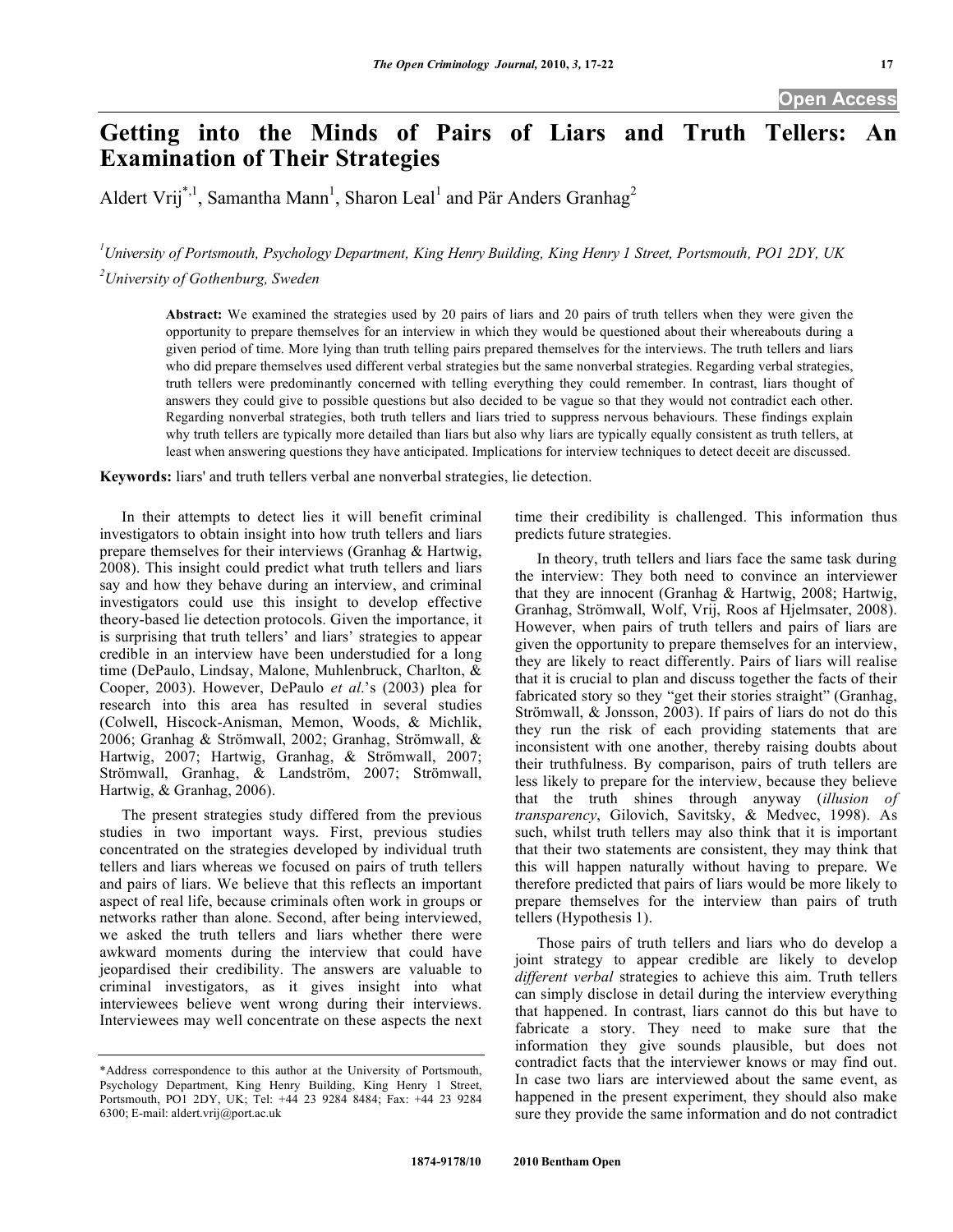each other. Therefore, truth tellers are likely to report that they discussed as a pair that they would say in the interview what had happened, and that they ran through the event together to remind each other of the details of the event (Hypothesis 2). In contrast, liars are likely to report that they, as a pair, had agreed on which fabricated story to tell during the interview to make sure that their stories would match one another. Liars further may have agreed not to disclose too much detail, because the more detail they provided, the higher the chance that they would contradict one another or say something the interviewer knows to be untrue (Hypothesis 3).

 The pairs of truth tellers and liars who develop a joint strategy to appear credible will develop *similar nonverbal*  strategies to achieve this aim. People overwhelmingly believe that displaying nervous behaviour appears suspicious, in particular gaze aversion, fidgeting or other sorts of movements (Strömwall, Granhag, & Hartwig, 2004; The Global Deception Team, 2006; Vrij, 2008a; Vrij, Akehurst, & Knight, 2006). There is no theoretical reason why truth tellers and liars will have different views on this. Therefore, both truth tellers and liars are likely to report that they discussed amongst themselves that they would try to suppress displaying nervous behaviours such as gaze aversion, fidgeting or other movements (Hypothesis 4).

 After the interview we asked truth tellers and liars whether they had experienced awkward moments during the interview. Liars' tendency to take their credibility less for granted than truth tellers will make them more conscious of themselves during the interview and probably more aware of imperfections during such interviews. In addition, because lying is often cognitively more demanding than truth telling (Vrij, Fisher, Mann, & Leal, 2006, 2008, 2009), liars probably would think that they made more mistakes than truth tellers, as a more difficult task is likely to result in more errors. We thus expected that liars have experienced more awkward moments and thought they have said or done more things wrong in the interviews than truth tellers (Hypothesis 6).

 If asked what they have *said* wrong, truth tellers and liars are likely to provide different answers. People typically believe that providing accounts that lack detail, mentioning that they cannot remember something, or contradicting each other, will sound suspicious (Strömwall, Granhag, & Hartwig, 2004; The Global Deception Team, 2006; Vrij, 2008a; Vrij, Akehurst, & Knight, 2006). For truth tellers the issue of contradicting each other should not play a role as they have no reasons to believe that they would contradict each other. Truth tellers will therefore mainly be concerned that they did not provide enough detail, and that they admitted lack of memory (Hypothesis 7). In contrast, it will be predominantly on liars' minds that they should not contradict each other, as they probably will think that their alibi falls apart if they do so. Liars will therefore mainly be concerned that they contradicted their partner (Hypothesis 8).

 If asked what they have *done* wrong, truth tellers and liars are both likely to report the same thing: They will probably believe that they have shown nervous behaviours such as gaze aversion, fidgeting and other type of movements (Hypothesis 9).

### **METHOD**

#### **Participants**

 Eighty undergraduate students, 13 males and 67 females, participated. Their average age was  $M = 19.36$  (*SD* = 2.29) years.

#### **Procedure**

 The event was modified from Granhag *et al*. (2003), and reported in detail in Vrij, Leal, Granhag, Mann, Fisher, Hillman, & Sperry (2009). Pairs of participants were recruited under the guise of a study about social interaction.

#### *Truth Tellers*

 On arrival at the Psychology Department laboratory, each pair of truth tellers (20 pairs, 40 truth tellers in total) was told that the study would take place at Gunwharf, a shopping centre near the Psychology Department. An experimenter (Sharon) brought the pair to Gunwharf. On the way Sharon pretended to receive a text message saying that the experiment is running late. She therefore brought the pair of participants to one of three restaurants and told them that they can spend up to £15 on lunch (but no alcohol). Three research-assistant observers were already in the three designated restaurants to check that all pairs would have lunch and stay in the restaurant (all pairs did). After 45 minutes Sharon returned to the restaurant. The truth tellers were told that, as the study was running late, the format had changed slightly and that the study would be carried out in the Psychology Department.

 When the participants returned to the Psychology Department laboratory, a second experimenter (Jackie) told each pair of truth tellers that they were both suspected of having committed a crime (taking two £5 notes out of a room) when they had lunch together and that in about 10 minutes they would be interviewed individually about their alibi. They were told that their task is to convince the interviewer that their alibi is true, having lunch together in Gunwharf. The interviewer did not know if the alibi was true but made a judgement at the end of the interview. To motivate the participants to perform well during the interview they were informed that if the interviewer believed the participant, they would be paid £10; in contrast, if she did not believe the participant, they would not receive any money, and may be asked to write a statement about their whereabouts during lunch-time instead. The pairs were then left alone together for 10 minutes. After 10 minutes each pair was taken to two different cubicles to fill out individually the pre-interview questionnaire. The questionnaire asked about the participant's gender and age, and whether he or she had discussed an interview strategy together with the other participant (yes/no). If they did not develop a strategy we asked them *via* an open-ended question why they did not do this. In case they did develop a strategy, we asked them *via*  an open-ended question to describe it.

 After completing the questionnaire each participant was taken individually into the interview room where they were interviewed. Questions were asked about the layout of the restaurant, the food they had consumed, and the conversations they had. After the interview the participants individually completed the post-interview questionnaire,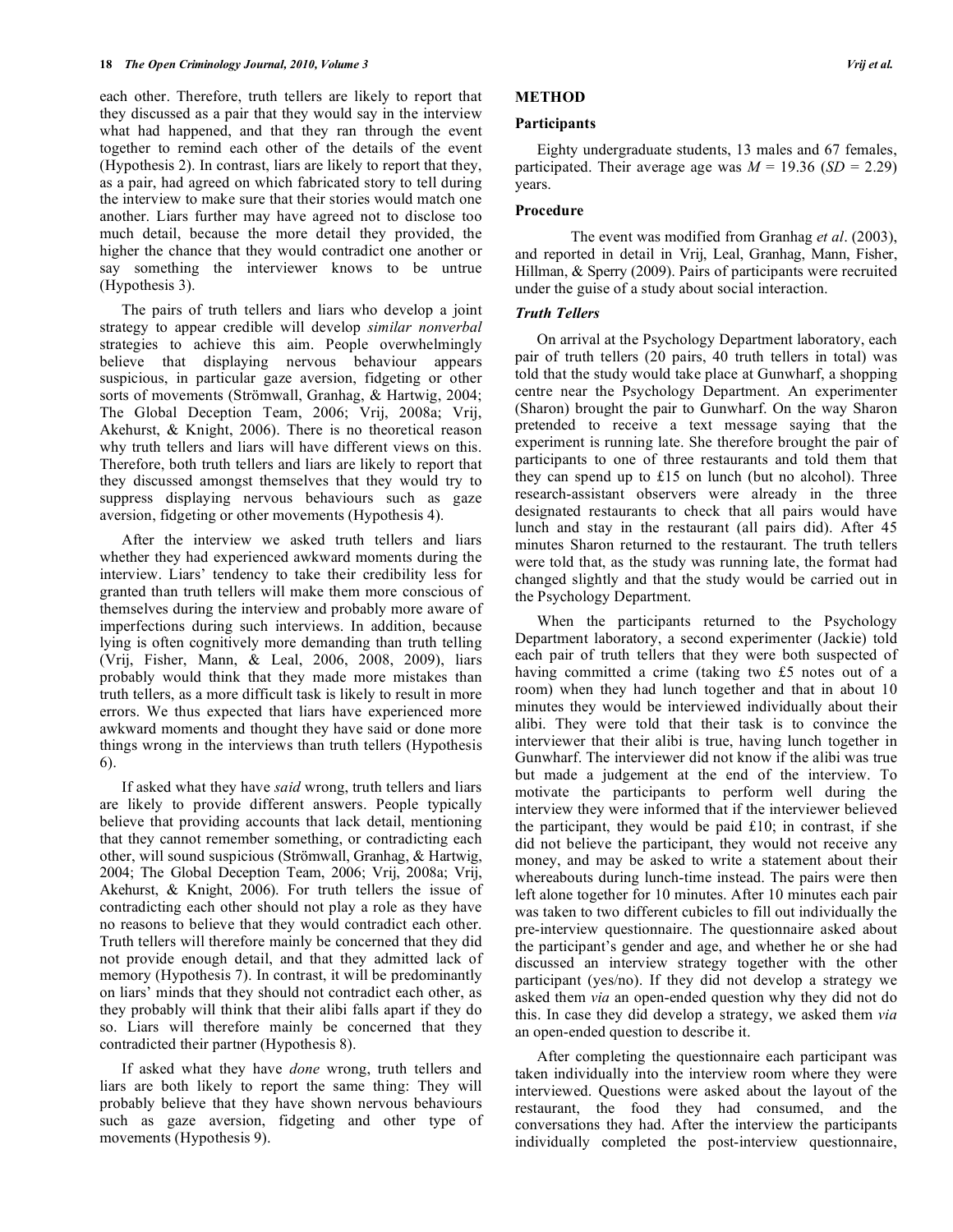which asked (i) how motivated they were to perform well during the interview (7-point Likert scale ranging from [1] very unmotivated to [7] very motivated); (ii) to estimate the likelihood of receiving £10 and having to write a statement (both on 7-point Likert scales ranging from [1] very unlikely to [7] very likely); and (iii) whether they had experienced any awkward moments during the interview (answers were given on a 7-point Likert scales ranging from [1] not at all to [7] plenty). This question was followed by two specific questions about whether there was something (1) they had said or (2) done during the interview that raised suspicion (answers were given on 7-point Likert scales ranging from [1] not at all to [7] definitely). *Via* two open-ended questions we asked the participants to list (1) the speech content and (2) nonverbal behaviours that they thought had raised suspicion.<sup>1</sup> The answers to the open-ended questions are not statistically tested for two reasons. These qualitative answers are not really suitable for quantitative statistical testing. Moreover, for some questions too few participants provided answers to enable statistical testing.

#### *Liars*

1

 At arrival in the Psychology Department laboratory, the second experimenter (Jackie) told each pair of liars (20 pairs, 40 liars in total) that two £5 notes were hidden in a purse in an empty room. Each pair was instructed to go together to the room, take the money out of the purse, share it and return. When they returned from taking the money, the pairs in the were told that they were suspected of having taken money out of a purse, that they would be interviewed individually in 10 minutes about this and that they had 10 minutes to fabricate an alibi about their whereabouts during the last 45 minutes. This alibi is that someone called Sharon took them as a pair to Gunwharf for an experiment, that the experiment was running late, and that they were therefore taken to a restaurant to have lunch together, paid for by the Department, and that Sharon returned after 45 minutes. They were then told that their task in the interview would be to convince the interviewer that they actually were in the restaurant as a pair. The interviewer would not know if the alibi is true but would make a judgement at the end of the interview. If the interviewer believes them, they would be paid £10, and could keep the money they took out of the wallet, but if she does not believe them, they would not receive the additional £10, and may be asked to write a statement about their whereabouts instead. The pairs were then left alone together for 10 minutes. After 10 minutes the pair of suspects were taken to two different cubicles to fill out the pre-interview questionnaire individually (see above). After completing the questionnaire each was taken separately into the interview room and were interviewed. After the interview the participants completed the post-interview questionnaire individually (see above). The participants were then debriefed, thanked and given £10 apiece.<sup>2</sup>

## **RESULTS**

#### **Motivation and Manipulation Checks**

 The vast majority of participants (78%) indicated that they were motivated to perform well during the interview (score of 5 or higher on the 7-point Likert scale). A 2 (Veracity) X 2 (Delay) ANOVA revealed that the experimental manipulations had no effect on the motivation of the participants, all *F's* < 1.83, all *p's* > .19 (grand mean score  $(M = 5.36, SD = 1.41)$ .

 Two 2 (Veracity) X 2 (Delay) ANOVAs were conducted with the estimated likelihood of receiving £10 and having to write a statement as the dependent variables. These analyses revealed only main effects for Veracity  $(f10: F(1, 78))$  = 40.17,  $p < 0.01$ ,  $eta^2 = 0.35$ ,  $d = 1.44$ ; and Writing a statement:  $F(1, 78) = 38.49, p < .01, \text{eta}^2 = .34, d = 1.41$ . Truth tellers thought it more likely that they would receive the £10 incentive ( $M = 5.08$ ,  $SD = 1.1$ ) than liars ( $M = 3.13$ ,  $SD =$ 1.6), whereas liars thought it more likely that they would have to write a statement  $(M = 5.08, SD = 1.3)$  than truth tellers  $(M = 3.20, SD = 1.4)$ . In summary, participants reported to have been highly motivated to perform well during the interview, and the promise of an incentive and the threat of a punishment appeared realistic to them.

#### **Preparation**

 $\overline{a}$ 

A 2 (Veracity) X 2 (Delay) X 2 (Preparation<sup>3</sup>) loglinear analysis was carried out to examine difference in preparation between liars and truth tellers, and between the delay and immediate conditions. The analysis revealed one effect, a significant Preparation X Veracity interaction effect, *Z* = 1.83, *p* < .05. Frequency scores revealed that, as predicted in Hypothesis 1, more liars (*N* = 26, 65%) than truth tellers (*N*  $= 12, 30\%$  reported that they had prepared an interview strategy,  $X^2(1, N = 80) = 9.83$ ,  $p < .01$ .

 Most truth tellers reported that they had run through everything that had happened at the restaurant (Table **1**). This supports Hypothesis 2. Some truth tellers reported that they had discussed that they would mention the travel to and from the restaurant, or had made sure that they knew the times (duration) of events. In terms of behaviour, some truth tellers had discussed that they would try to be relaxed, maintain eye contact and refrain from smiling. This supports Hypothesis 4.

 Compared to truth tellers, liars had discussed different things. Their deliberations focused on discussing what to say and how to match their stories. They discussed specific details, such as the location and where they sat in the restaurant, what they would say that they had consumed at the restaurant, and the duration of events. In other words, they prepared answers to possible questions. Some liars  $(N =$ 4) had decided to be vague. These findings support Hypothesis 3. In terms of behaviour, keeping their hands still was the most frequently mentioned joint strategy, which supports Hypothesis 4.

<sup>1</sup> Participants did not know whether or not the interviewer had believed them when they completed the post-interview questionnaire.

<sup>&</sup>lt;sup>2</sup>The condition reported in the text is the 'immediate' condition. In another condition, the participants (truth tellers and liars) were sent home after their lunch/stealing the money and asked to return one week later. This delay factor is not relevant for this article and no hypotheses about it were formulated. However, to precise the error term we included the Delay factor as factor in our statistical analyses.

<sup>&</sup>lt;sup>3</sup>Out of interest we included Preparation as a factor in the design to examine whether those who had prepared themselves before the interview experienced fewer awkward moments than those who did not prepare themselves.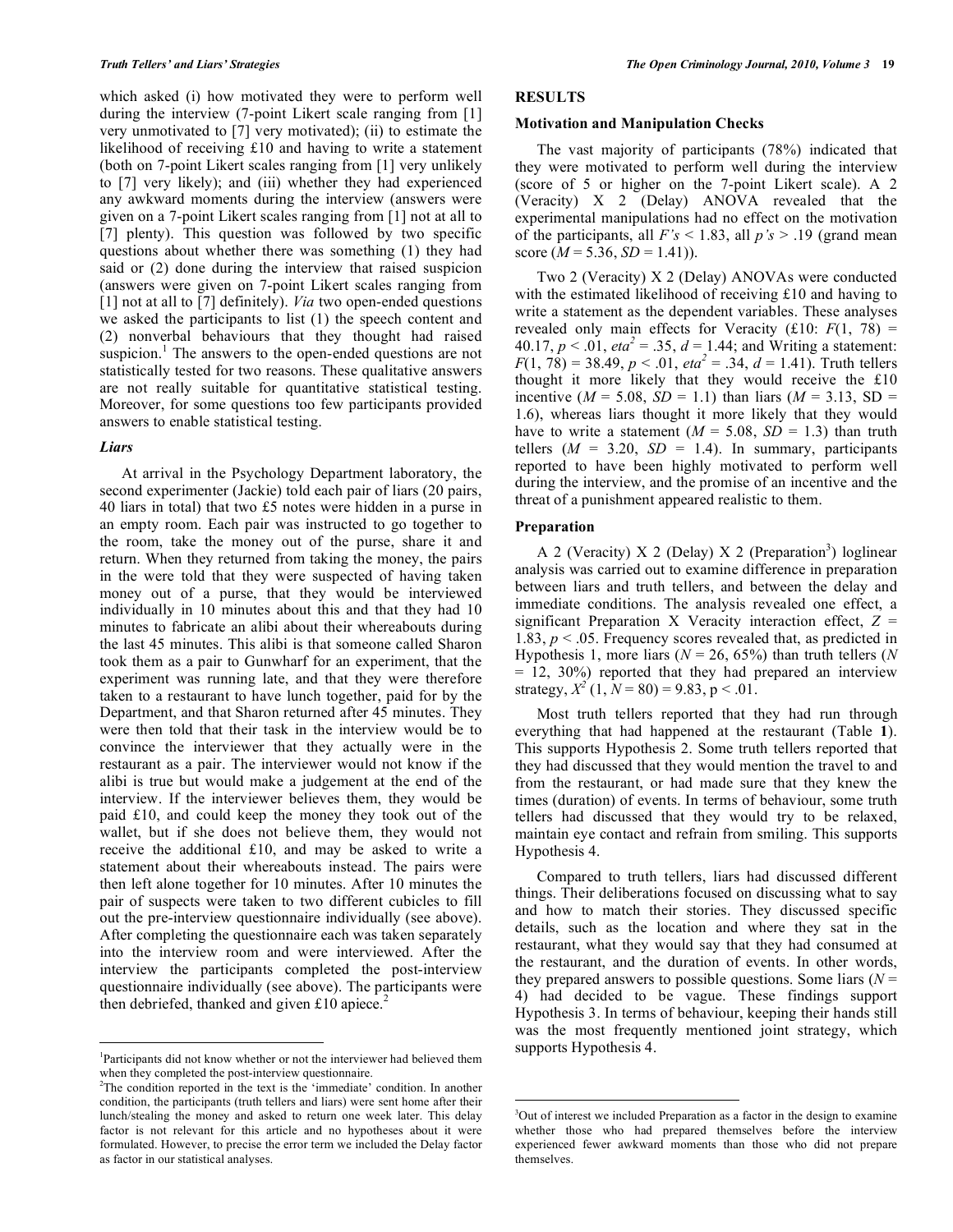**Table 1. Details of the Participants' Joint Interview Strategy** 

|                               | <b>Truth Tellers</b><br>$(N = 12)$ | Liars<br>$(N = 26)$ |  |  |  |
|-------------------------------|------------------------------------|---------------------|--|--|--|
| Speech                        |                                    |                     |  |  |  |
| Ran through what had happened | 9                                  | $\theta$            |  |  |  |
| Matching stories              | 1                                  | 11                  |  |  |  |
| Discussed what to say (alibi) | $\overline{2}$                     | 9                   |  |  |  |
| Travel to and from restaurant | 3                                  | $\overline{c}$      |  |  |  |
| Food and drink                | $\theta$                           | 8                   |  |  |  |
| Location and where we sat     | $\theta$                           | 3                   |  |  |  |
| Conversations                 | $\theta$                           | 1                   |  |  |  |
| Times                         | $\overline{c}$                     | 3                   |  |  |  |
| Being vague                   | $\theta$                           | $\overline{4}$      |  |  |  |
| <b>Behaviour</b>              |                                    |                     |  |  |  |
| Relaxed                       | $\overline{2}$                     | 3                   |  |  |  |
| Appear convincing             | $\theta$                           | 1                   |  |  |  |
| Keep eye contact              | $\mathfrak{D}$                     | $\mathfrak{D}$      |  |  |  |
| Keep hands still              | $\theta$                           | $\overline{4}$      |  |  |  |
| Don't smile                   | 1                                  | $\Omega$            |  |  |  |
| Tone of voice                 | $\theta$                           | $\mathfrak{D}$      |  |  |  |
| Keep feet still               | $\theta$                           | 1                   |  |  |  |

 Table **2** presents the reasons for the 28 truth tellers and 14 liars not to prepare for their interviews. Most truth tellers indicated that they thought it was unnecessary to develop a strategy. Whilst some liars also thought it unnecessary to develop a strategy, most liars did not do so because they were uncertain about what questions would be asked during the interview.

#### **Post-Interview Questionnaire Results**

 To examine differences in the participants' experiences during the interview, a 2 (Veracity)  $\overline{X}$  2 (Delay)  $\overline{X}$  2 (Preparation) MANOVA was carried out with the variables listed in Table **3** as dependent variables. The MANOVA revealed a significant main effect for Veracity,  $F(5, 68) =$ 3.63,  $p \le 0.01$ ,  $eta^2 = 0.21$ . All other effects were not significant (all *F's* < 2.03, all *p's >* .13*)*.

 Liars felt more than truth tellers that there were awkward moments during the interview, and that their speech and behaviour increased suspicion (Table **3**). Liars could also think of more things they should have said or done in order to convince the interviewer than truth tellers. This supports Hypothesis 5.

|                                     | <b>Truth Tellers</b><br>$(N = 28)$ | Liars<br>$(N = 14)$ |
|-------------------------------------|------------------------------------|---------------------|
| Not needed                          | 22.                                |                     |
| Did not think about it              |                                    |                     |
| No idea what could be asked/no time |                                    |                     |

**Table 2. Reasons why Participants Did Not Develop a Joint Interview Strategy Before the Interview** 

 Twenty-one truth tellers and 31 liars indicated which aspects of their *speech* they thought would have made the interviewer suspicious. Truth tellers were mainly concerned that telling the interviewer that they no longer remembered the conversations they had or the order in which these conversations occurred, made them look suspicious (Table **4**). This supports Hypothesis 6. In contrast, liars primarily thought that their answers to the questions about the layout made them look suspicious. They were also concerned that they may have contradicted their partner, which supports Hypothesis 7.

 Twenty-three truth tellers and 29 liars reported which of their *behaviour* they thought would have raised suspicion in the interviewer. Truth tellers thought that their fidgeting and other movements in particular would have evoked suspicion (Table **5**). Liars mainly thought that their lack of eye contact, and their fidgeting and other movements would have made them look suspicious. All such behaviours indicate nervousness, supporting Hypothesis 8.

#### **DISCUSSION**

 In the present experiment we examined the strategies of pairs of truth tellers and pairs of liars when they prepare for an interview in which their whereabouts during a given period of time would be discussed. After the interview, we examined whether they thought that there were any awkward moments during the interview that could have jeopardised

**Table 3. Participants' Impressions of (i) Their Own Speech and (ii) Their Own Behaviour During the Interview as a Function of Veracity** 

|                                     |      | <b>Truth Tellers</b> |      | Liars |         |        |                  |      |
|-------------------------------------|------|----------------------|------|-------|---------|--------|------------------|------|
|                                     | M    | <b>SD</b>            | M    | SD    | (1, 76) | p      | Eta <sup>2</sup> | d    |
| Awkward moments                     | 3.25 | 1.7                  | 4.68 | 1.6   | 14.97   | $***$  | .17              | .87  |
| Suspicious speech                   | 3.20 | 1.8                  | 5.10 | 1.7   | 23.30   | $***$  | .24              | 1.09 |
| Suspicious behaviour                | 3.45 | 1.8                  | 4.70 | 1.6   | 10.09   | $***$  | .12              | .74  |
| What to say to be more convincing   | 2.18 | 1.7                  | 3.20 | 2.0   | 6.05    | $\ast$ | .07              | .55  |
| How to behave to be more convincing | 2.45 | 1.8                  | 3.40 | 2.1   | 4.85    | $\ast$ | .06              | .49  |

 $p < 0.05$  \*\*  $p < 0.01$ .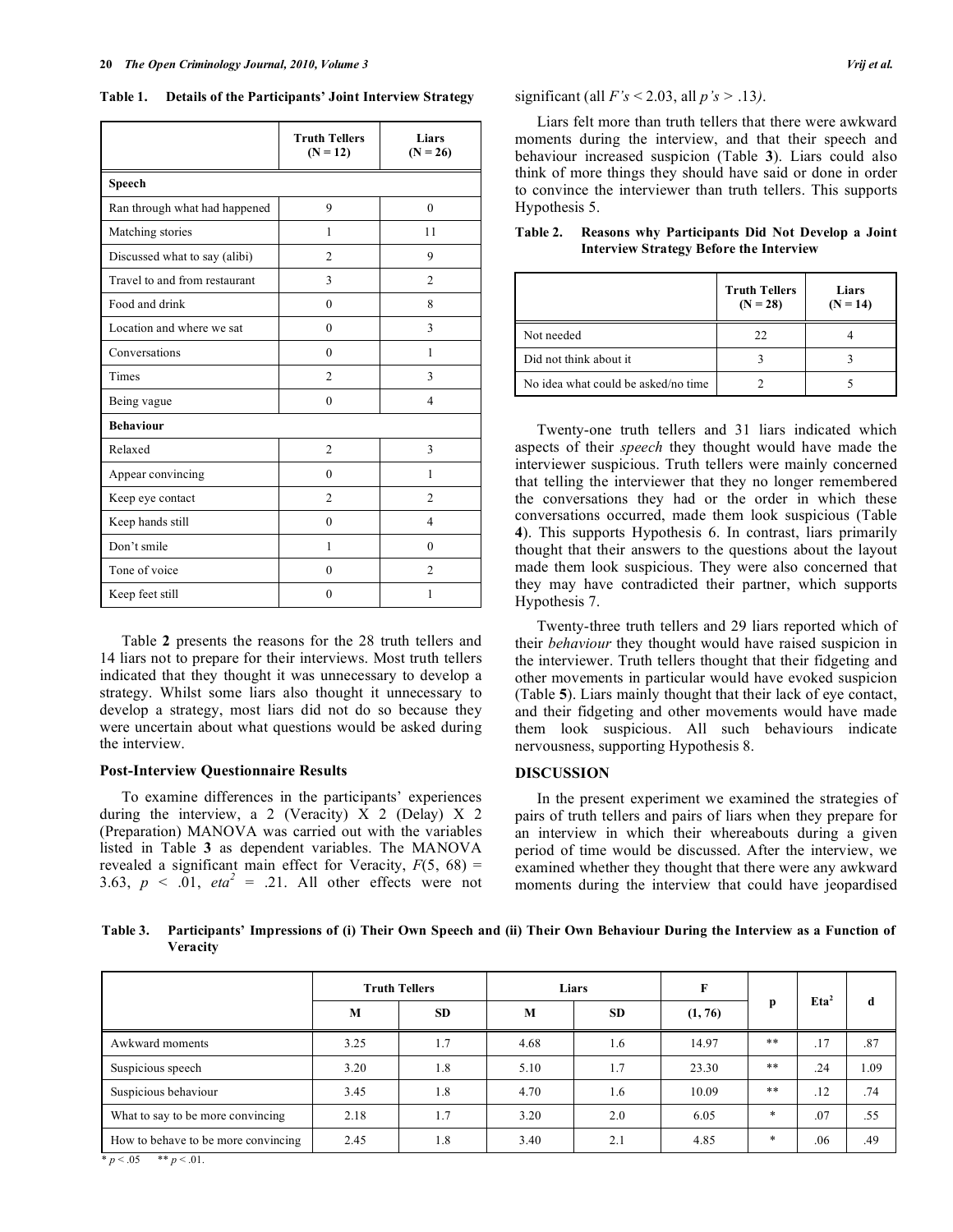their credibility. Truth tellers were less inclined than liars to plan a strategy. Truth tellers believed it was unnecessary to do so, because they thought that it was not needed (see also Kassin, 2005). Liars typically take their credibility less for granted than truth tellers and were therefore more likely to prepare a strategy.

**Table 4. Speech that May Have Sound Suspicious in the Interview** 

|                             | Truth Tellers $(N = 21)$ | Liars $(N = 31)$ |
|-----------------------------|--------------------------|------------------|
| Too much/not enough detail  |                          |                  |
| Layout                      |                          | 14               |
| Conversations               | 8                        |                  |
| Sounded nervous/uncertain   |                          |                  |
| Contradictions with partner |                          |                  |
| Contradictions with myself  |                          |                  |
| Contradicting facts         |                          |                  |
| Lack of memory              |                          |                  |

**Table 5. Behaviour that May Have Appeared Suspicious in the Interview** 

|                                                | <b>Truth Tellers</b><br>$(N=23)$ | Liars<br>$(N = 29)$ |
|------------------------------------------------|----------------------------------|---------------------|
| Demeanour: Nervous/unsettled/forced relaxation |                                  | 6                   |
| Fidgeting                                      | 12                               | 9                   |
| Too many other movements                       | 7                                | 6                   |
| Too many pauses                                | 4                                | 5                   |
| Lack of eye contact                            | 3                                | 10                  |
| Stutters/repetitions                           | 0                                | 3                   |
| Closed/shifting body posture                   | 3                                |                     |
| Nervous laughter                               |                                  | $\mathfrak{D}$      |
| Other (coughing, blushing/lip biting)          | 7                                |                     |

 Truth tellers and liars who prepared a strategy used *different verbal* strategies. Truth tellers were mainly concerned with telling what had happened. Therefore, they ran with their partners through what had happened during the period of time that they would be questioned about. After the interview they were concerned that they had not provided enough details during the interview, thereby running the risk of not being believed. In contrast, pairs of liars thought of details that they were going to incorporate in their fabricated stories and to make sure that their fabricated stories matched one another. In other words, liars were preparing their answers to possible questions. They further decided not to give too much detail because providing details increases the chance of contradicting each other or of saying something that the interviewer knows to be untrue. After the interview liars were concerned that they had contradicted their partner during the interview.

 The result of these different verbal strategies is that truth tellers' stories are likely to be more detailed than liars' stories, but that pairs of truth tellers are not necessarily more consistent than pairs of liars. Research has supported these two claims. Dozens of studies have shown that truthful stories tend to be more detailed than deceptive stories (see Vrij, 2008a, for a review); and Vrij *et al*. (2009) have shown that liars are equally consistent as truth tellers in their answers, at least when answering questions that they have anticipated. The findings therefore clearly demonstrate the hazards of interpreting consistencies as truthful and inconsistencies as deceptive, something lie detectors typically do ((Strömwall, Granhag, & Hartwig, 2004; The Global Deception Team, 2006; Vrij, 2008a; Vrij, Akehurst, Knight, 2006). If lie detectors would consider more the verbal strategies used by truth tellers and liars, they may be less inclined to do so when interpreting answers to questions that the interviewees in all likelihood have anticipated.

 Although truth tellers and liars did employ different verbal strategies, they used the *same nonverbal* strategies. Both truth tellers and liars believed that signs of nervousness would appear suspicious. They therefore decided that they would try to suppress displaying signs of nervousness during the interview. After the interview both truth tellers and liars were concerned that some signs of nervousness have given their lies away during the interview. The only difference in nonverbal strategies is that liars were more ready to employ them than truth tellers. Liars' stronger tendency to suppress signs of nervousness than truth tellers can, in part, explain why liars often display fewer movements than truth tellers (Vrij, 2008a), even in high stakes situations, such as police interviews (Mann, Vrij, & Bull, 2002). Moving about makes a suspicious impression on observers (Strömwall, Granhag, & Hartwig, 2004; The Global Deception Team, 2006; Vrij, 2008a; Vrij, Akehurst, Knight, 2006). Therefore, liars in particular attempt to avoid displaying such movements, resulting in displaying a more rigid demeanour than truth tellers. We believe that, if lie detectors would take more into account the nonverbal strategies used by truth tellers and liars, they will be less inclined to think that liars make more movements than truth tellers, and would understand better why the opposite pattern often occurs.

 The fact that truth tellers and liars employ different verbal strategies but the same nonverbal strategies may explain, in part, why verbal cues to deceit are often more diagnostic than nonverbal cues to deceit (Vrij, 2008a, b). When truth tellers and liars employ different strategies to appear credible (as they do with verbal strategies) distinguishable differences are more likely to occur between truth tellers and liars than when they employ the same strategy (as they do with nonverbal strategies).

 We believe that our findings provide a valuable tool for investigators how to conduct their interviews. We recommend the use of asking a mixture of questions that liars in all likelihood have anticipated and questions that they in all likelihood have not anticipated. When pairs of individuals decide to collude to make up a story, they discuss with each other what they are going to say. Interviewers should interview the two individuals separately but should ask them the same questions. When the interviewer starts by